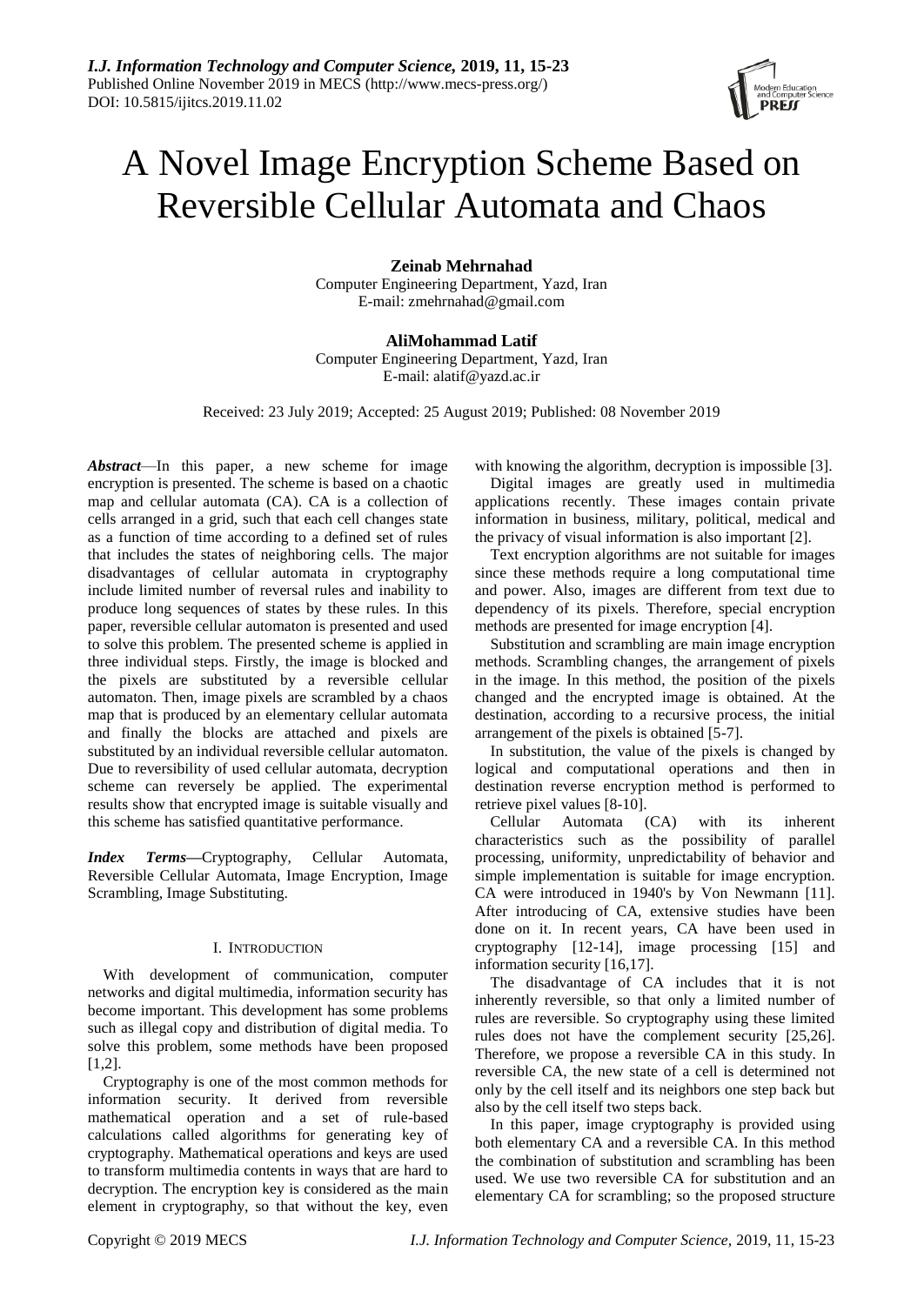consists of three automata and image cryptography is performed in three steps. It should be noted that the proposed structure is reversible and by applying each step reversely, decryption is performed.

# II. RELATED WORK

In 2008, Ruisong introduced a method for image encryption using CA. He first generated a sequence of random numbers using CA. Then, he scrambled the image using these [18].

In 2013, Fasel-Qadir et al. proposed digital image scrambling based on two dimensional cellular automata. He used CA for random number generator [19]. It should be noted that image scrambling techniques do not have high security due to the lack of histogram changes.

In 2012, Jin introduced a method for image cryptography using CA [20]. It was a simple image encryption method based on Elementary Cellular Automata (ECA). State attractors generated by ECAs under certain evolution rules perform the encryption function to transform pixel values of image, and the encrypted image is obtained. This method has a periodic behavior. Periodicity means a series of successive rules can be used in rotational way to achieve the original image.

In 2013, Abdo proposed a method based on pixel substitution. In this method, a linearly array of cells with a periodic behavior are generated by CA [21]. In this method loops of recursive rules are formed, and it used to encrypt and decrypt image periodically. In both of above methods, due to the periodicity of the algorithm, there is the possibility of attack and image decryption.

In 2013, Wang proposed a method based on pixel scrambling and substitution [22]. In the scrambling section, reversible CA were used. Substitution was performed only on low-value 4 bits. Therefore, the chance of randomness in this method is less and not suitable for encryption.

In 2014, Mohamed presented a blocking method for cryptography of the image using recursive CA [23]. In this method by using reversible CA, a pseudorandom permutation is first constructed, and then it injected into a parallelizable encryption schema that act on the different blocks of a digital image independently. This method performs well on multi-processor platforms and need

powerful hardware implementation.

# III. CELLULAR AUTOMAMTA

CA is a mathematical model for discrete dynamic systems consisting of a number of cells. These cells form a network that can have different dimensions. CA has four components in the form of  $CA = \{C, S, V, F\}$ . The component *C* indicates the automata cell and *S* indicates the cell state. In most applications, the cells have two states of zero and one. The component *V* indicates the dimensions of the automata and the type of neighborhood. The component *F* indicates the rules for the transfer of CA [24].

A sample of CA including one-dimensional neighborhoods and a periodic boundary state with the transfer rule 30 is shown in Table 1. The first column shows eight possible states for cells with radius neighborhood 1 and second column shows the next state of each cell. The rule number 30 is placed binary in the second column.

Table 1. Elementary CA with Rule = 30

| $S_{i,j-1}^{t-1} S_{i,j}^{t-1} S_{i,j+1}^{t-1}$ | $S_{i,j}^t$ |
|-------------------------------------------------|-------------|
| 000                                             |             |
| 001                                             |             |
| 010                                             |             |
| 011                                             |             |
| 100                                             |             |
| 101                                             | $\Omega$    |
| 110                                             |             |
| 111                                             |             |

In Table 2, the initial input vector of the automata is considered as [0 1 1 0 1 0 1 1]. To apply rule number 30 and 1-D neighborhood to determine the next state, the following procedure is applied. Given the 1-D neighborhood, the first three pixels [0 1 1] are selected. According to the rule 30, the next state is considered 1. Similarly, for the next three pixels, the rule [1 1 0] is applied and the next state of the cell becomes 0. This process continues for the other pixels. For the first and last pixels, the periodic boundary state is considered. The general trend up to 2 steps is shown in Table 2.

Table 2. Example of Elementary CA with Rule = 30

| Input vector               | 01101011                         |                      |          |          |     |          |     |     |
|----------------------------|----------------------------------|----------------------|----------|----------|-----|----------|-----|-----|
| 1-d neighborhood           | 101                              | 011                  | 110      | 101      | 010 | 101      | 011 | 100 |
| Next state                 | $\theta$                         |                      | $\Omega$ | $\Omega$ |     | $\Omega$ |     |     |
| Output vector<br>Of step 1 |                                  | 01101011<br>01001010 |          |          |     |          |     |     |
| 1-d neighborhood           | 001                              | 010                  | 100      | 001      | 010 | 101      | 010 | 100 |
| Next state                 |                                  |                      |          |          |     | $\Omega$ |     |     |
| Output vector<br>Of step 2 | 01101011<br>01001010<br>11111011 |                      |          |          |     |          |     |     |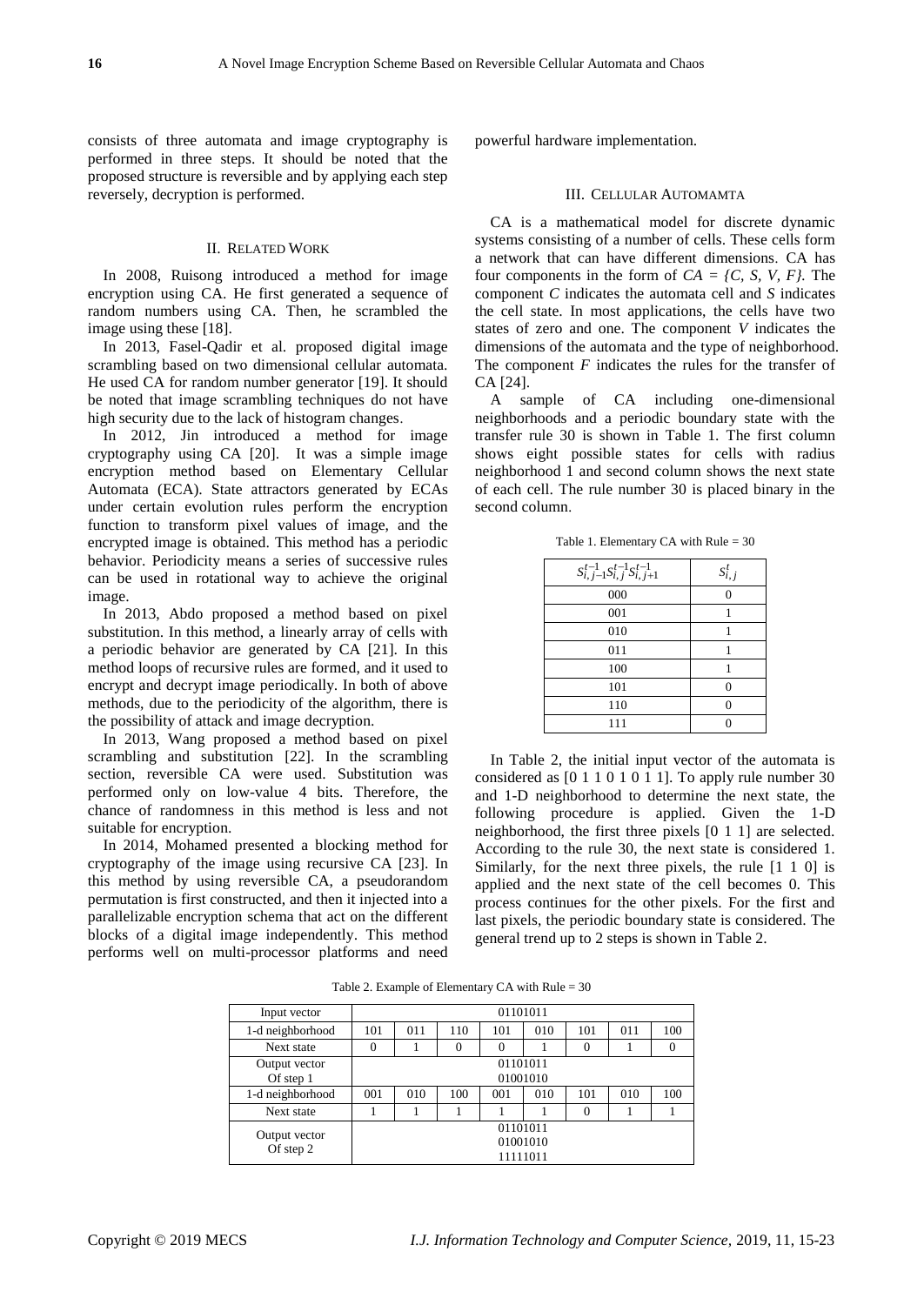#### IV. REVERSIBLE CELLULAR AUTOMAMTA

CA are not inherently reversible, so that only a limited number of rules are reversible. In order to have a proper cryptography algorithm, the mathematical operation should be reversible. Cryptography using these limited rules does not have the complement security [25,26]. Therefore, we decided to use a reversible CA in this study.

In reversible CA, the new state of a cell is determined not only by the cell itself and its neighbors one step back but also by the cell itself two steps back (time(t-1) and (t-2)) [27,28].

For each cell of two step back (time  $(t-2)$ ), there are two states of zero and one. In addition, for each cell and its neighbors one step back (time  $(t-1)$ ) for 1-D neighborhoods, eight states can be defined. These two times are shown in Table 3. According to the rule number, we can determine the cell state for time t. In this method, two rules are considered for automata  $(R_1 \text{ and } R_2 = 2^n - R_1 - n)$ *1*). This is shown in the second column of table 3 for two rules of 30 and 225.

Table 3. Reversible CA with  $R_1 = 30$  and  $R_2 = 225$ 

|                                               | $S_{i,j}^t$                                 |                                              |  |  |
|-----------------------------------------------|---------------------------------------------|----------------------------------------------|--|--|
| $S_{i,j-1}^{t-1}S_{i,j}^{t-1}S_{i,j+1}^{t-1}$ | $S_{i,j}^{t-2} = 1$<br>(R <sub>1</sub> =30) | $S_{i,j}^{t-2} = 0$<br>(R <sub>2</sub> =225) |  |  |
|                                               |                                             |                                              |  |  |
| 000                                           | $\Omega$                                    |                                              |  |  |
| 001                                           |                                             | 0                                            |  |  |
| 010                                           |                                             | $\Omega$                                     |  |  |
| 011                                           | $\Omega$                                    |                                              |  |  |
| 100                                           |                                             |                                              |  |  |
| 101                                           | $\Omega$                                    |                                              |  |  |
| 110                                           | $\Omega$                                    |                                              |  |  |
| 111                                           |                                             |                                              |  |  |



An example of reversible CA with rule 30 is shown in Fig. 1. The first row is the input vector and the second row is repetition of first row. As shown in Fig. 1, the next state of cells is determined with two rows above this state. For reversibility of automata, the row at time (t-2) can be

placed after row at time (t-1) and the rules of the reversible automata are applied according to Table 3. The reversible operation is applied and then the initial states is obtained. In Fig. 1, the reversible steps are shown in gray color.

#### V. PROPOSED IMAGE CRYPTOGRAPHY

The proposed method for image cryptography is based on reversible CA. In this method, two one-dimensional reversible CA and one elementary CA are used. The cryptography algorithm is described below:

Step 1: Two rows of input image are read and m (determined by user) number of pixels are selected from two rows. (In Table 2 m is set 2).

Step 2: These pixels in each row are placed in binary way according to its values.

Step 3: According to K that was determined by user binary string in step 2 is divided into k parts. (In table 2 with k=2 the string is divided in 2 parts.)

Step 4: Two produced binary strings are considered as input of reversible CA, and cryptography of numbers is performed by the CA. The output of this step consists of numbers in two times of t and (t-1).

Step 5: In step 4 substituted procedure is performed. Then, in this step the scrambling procedure is applied on the output of previous step by elementary CA for random value generation. Binary strings are connected to each other as output.

Step 6: Generated data in step 5 feeds as input of another reversible CA and encryption is done.

Step 7: In last step, two outputs are generated for two times of (t) and (t-1), which are the encrypted values of pixels. These values are stored in the encrypted matrix, as shown in Table 4.

In the decryption step, the above steps are applied reversely. Using the encrypted image and the key given as encrypted matrix in time (t-1), the image can be decrypted reversely according to the algorithm. One example of an iteration of 7 steps is shown in Table 4.

Table 4. Values of the Correlation of Cameraman with Rule 98.

| Correlation        | diagonal    | vertical  | horizontal |
|--------------------|-------------|-----------|------------|
| Original<br>image  | 0.9373      | 0.9546    | 0.9562     |
| [20]               | 0.0114      | $-0.0383$ | $-0.0369$  |
| [21]               | $-0.0178$   | 0.0149    | 0.0122     |
| $[22]$             | 0.0068      | $-0.0176$ | $-0.0116$  |
| $[23]$             | 0.0113      | 0.0337    | $-0.204$   |
| Proposed<br>method | $-0.000067$ | $-0.0015$ | 0.0012     |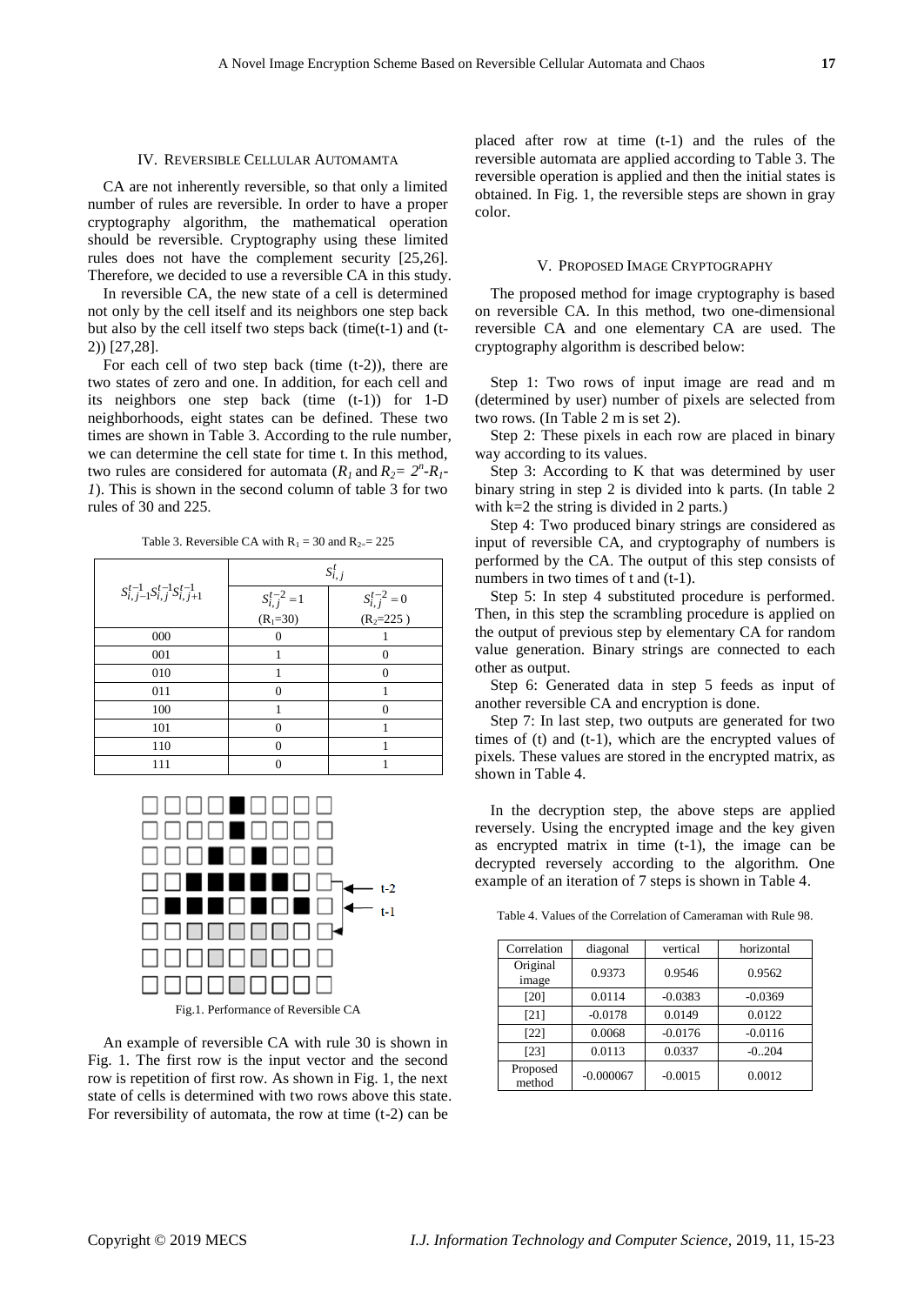

Fig.2. Proposed Method.

# VI. EXPERIMENTAL RESULTS

The results of implementation on cameraman and boats images at sizes of  $256 \times 256$  with different keys are shown. Fig. 3 to 5 illustrate the original, encrypted and decrypted image of cameraman with rules 30, 98, and 153, respectively.

To illustrate the sensitivity of the algorithm to keys in Fig. 6, we tried to decrypt the encrypted image with rule 98 with another key. As it is seen, decryption was not done correctly and the image is completely inaccurate. In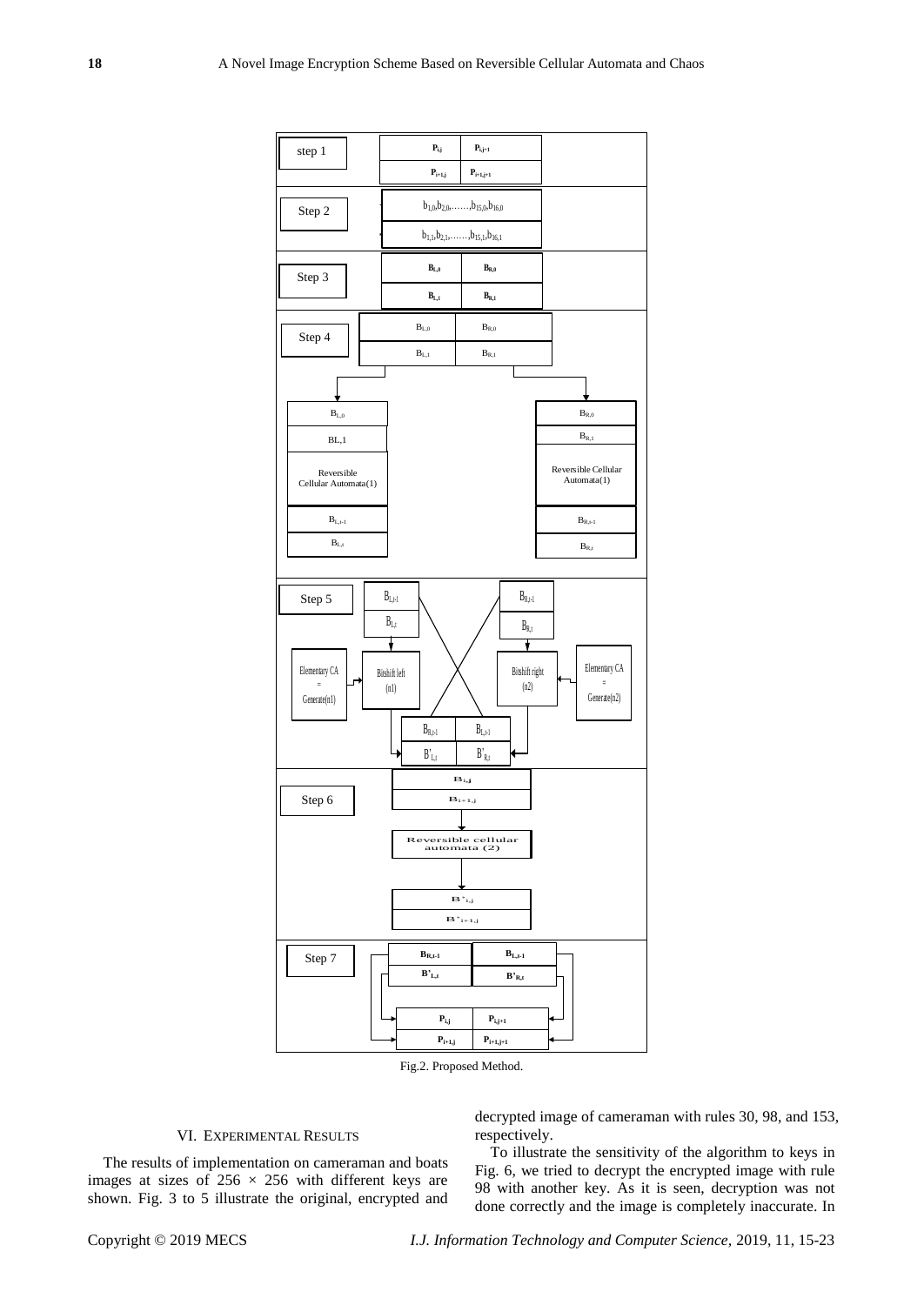Fig.7 to 9, this algorithm has been applied to the image of boats and the results are shown.









Fig.3. Output Results of Proposed Algorithm With Rule 30.



Fig.4. Output Results of Proposed Algorithm With Rule 98.



A. Original image. B. Encrypted image. C. Decrypted image.



Fig.5. Output results of proposed algorithm with rule 153.





A. Encrypted image with rule 98. B. Decrypted image with rule 153.

Fig.6. Output results of proposed algorithm with rule 98.





A. Original image. B. Encrypted image. C. Decrypted image.









Fig.8. Output results of proposed algorithm with rule 98.

Fig.9. Output results of proposed algorithm with rule 153.







A. Original image. B. Encrypted image. C. Decrypted image.

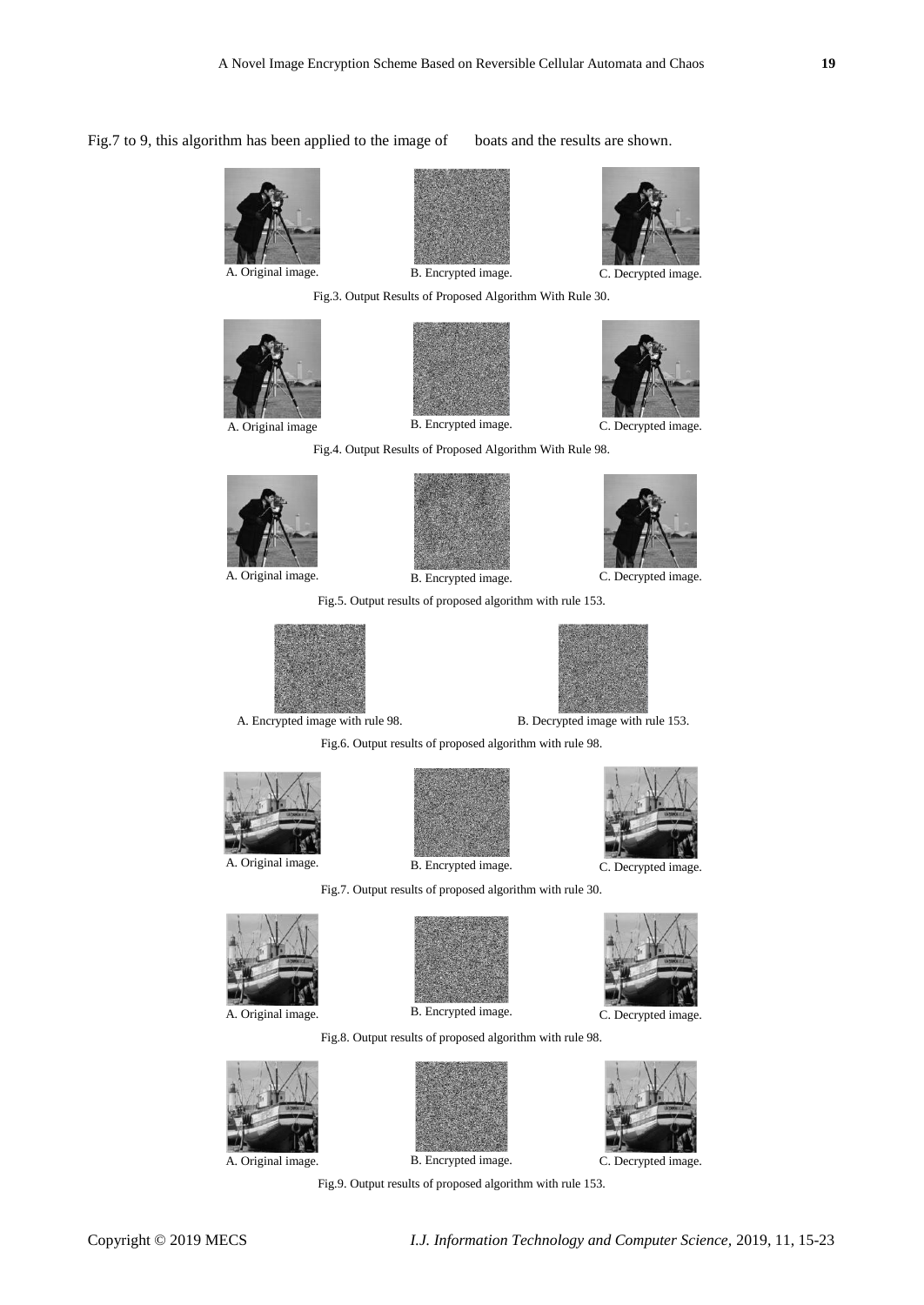#### VII. ANALYSIS AND EVALUATION OF PROPOSED METHOD

In this paper, we examined the proposed scheme with [20-23]. In the following, you will see the evaluation of our method in comparison with those methods.

# *A. Statistical Analysis*

According to Shannon's theory, attackers can decrypt encrypted image by using statistical analysis. The cryptography algorithm should be such that it will increase the difficulty of statistical analysis. Histogram analysis and correlation coefficients are used to evaluate statistical analysis [22].





C. Encrypted image by rule 153. F. Histogram.

Fig.10. Output Results of Proposed Algorithm with Rule 153.

0 50 100 150 200 250



Fig.11. Output Results of Proposed Algorithm With Rule 153.

# *1. Histogram analysis*

A cryptography algorithm is suitable when the image is encrypted in a way that no information is seen from the original image. In other words, the image must not be visually recognizable in cryptography. As the result of the visual test varies from one viewer to another, a histogram analysis can be used. Histogram analysis describes the distribution of the pixels in the image by plotting the number of observations at brightness intensity.

Histogram of original and encrypted images of two cameraman and boats images is shown in Fig. 10 and Fig. 11, respectively. As seen in the figures, the histogram of the encrypted images is uniform and then it is suitable.

# *2. Correlation coefficients analysis*

Another evaluation criterion for statistical analysis is correlation. As the correlation of adjacent pixels in the encrypted image is less, the performance of the algorithm would be more suitable [22].

To evaluate the correlation of pixels in horizontal, vertical and diagonal direction, we use (1). In this equations, x and y are brightness of two adjacent pixels in image and N is the number of pixels selected from image. The values of the correlation in three vertical, horizontal and diagonal directions for the cameraman image and its encrypted images with rules 98 and 153 with four algorithms introduced by [20-23] and the proposed algorithm are shown in Tables 4 and 5, respectively. Based on values, as expected, the pixel correlation of the original image is high. In the encrypted images, this value is reduced and the pixels are less dependent on each other. In the proposed method, this value is less than the other methods, indicating that the proposed method has better performance than others.

$$
r_{xy} = \frac{\text{cov}(x, y)}{\sqrt{D(x)\sqrt{D(y)}}}
$$
 (1)

$$
cov(x, y) = \frac{1}{N} \sum_{j=1}^{N} (x_j - E(x))(y_j - E(y))
$$
 (2)

$$
E(x) = \frac{1}{N} \sum_{j=1}^{N} x_j
$$
 (3)

$$
D(x) = \frac{1}{N} \sum_{j=1}^{N} (x_j - E(x))^2
$$
 (4)

Table 5. Values of the Correlation of Cameraman with Rule 153.

| Correlation        | diagonal  | vertical  | horizontal |
|--------------------|-----------|-----------|------------|
| Original<br>image  | 0.9212    | 0.9536    | 0.9489     |
| [20]               | 0.0410    | $-0.0641$ | $-0.0632$  |
| [21]               | 0.0432    | $-0.0635$ | $-0.0604$  |
| $[22]$             | 0.0017    | $-0.0227$ | $-0.0219$  |
| $[23]$             | 0.1368    | 0.2562    | 0.1541     |
| Proposed<br>method | $-0.0015$ | $-0.0052$ | $-0.0166$  |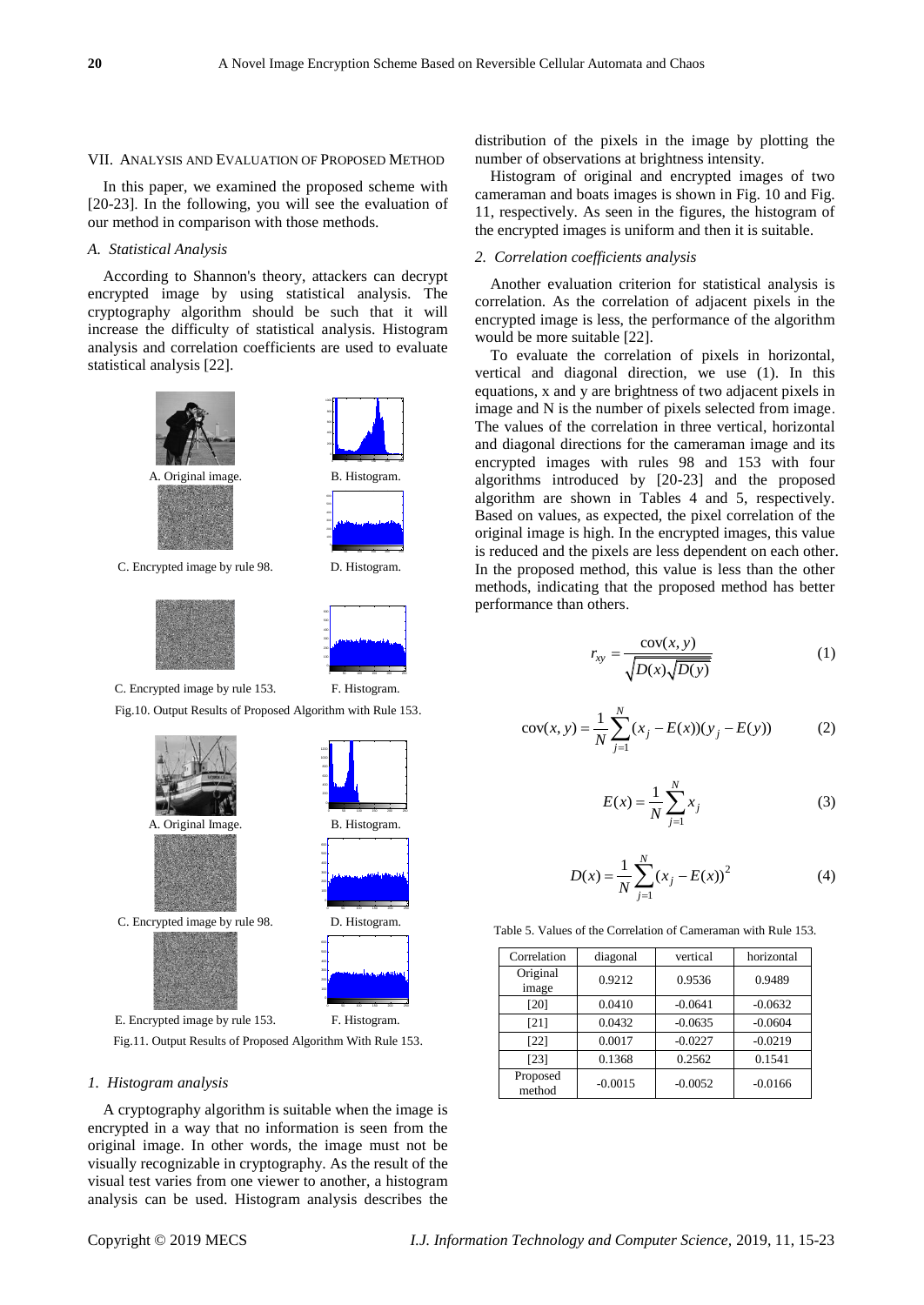### *B. Sensitivity analysis*

An ideal property for an encrypted algorithm is sensitivity to small changes in the original image and keys. Three criteria of UACI, MAE, and NPCR are used to test the effect of changing an input pixel on the encrypted image. As these three criteria are higher, the cryptography algorithm would have more efficiency (Kanso and Ghebleh 2012).

Equation 5 introduced mean absolute error [1]. In this equation,  $C(i, j)$  and  $P(i, j)$  are the pixel values of the encrypted image and the original image, respectively.

Equation 6 shows the calculation of NPCR, which measures the percentage of different pixels between two cipher images whose plane images have only one pixel difference.  $C_1$  and  $C_2$  are two different cipher images whose corresponding plaintext images differ by only one bit [8,20].

The *UACI* is illustrated in 8. It measures the average intensity of differences between two cipher images.

Table 6 shows the values of the evaluation criteria for the algorithms introduced by [20-23] and proposed algorithm with rule 153. From table, we can see that the values for the proposed method have the highest value compared to others; that is, the tiny change of pixel in the original image causes great change in encrypted image.

$$
MAE = \frac{1}{M \times N} \sum_{i=1}^{N} \sum_{j=1}^{N} |C(i, j) - P(i, j)|.
$$
 (5)

$$
NPCR = \frac{\sum_{i=1}^{N} \sum_{j=1}^{N} D(i, j)}{M \times N}
$$
 (6)

$$
D(i, j) = \begin{cases} 0 & \text{if } C_1(i, j) \equiv C_2(i, j) \\ 1 & \text{if } C_1(i, j) \neq C_2(i, j) \end{cases}
$$
(7)

$$
UACI = \frac{1}{M \times N} \frac{\sum_{i=1}^{N} \sum_{j=1}^{N} C_1(i, j) - C_2(i, j)}{255}
$$
 (8)

Table 6. Values of the MAE, NPCR and UACI

| Ref.            | MAE     | <b>NPCR</b> | UACI    |
|-----------------|---------|-------------|---------|
| [20]            | 39.572  | 49.3057     | 15.0151 |
| [21]            | 38.6359 | 49.4232     | 13.8246 |
| [22]            | 74.4251 | 49.2706     | 9.6542  |
| [23]            | 40.8497 | 50.0253     | 15.0241 |
| Proposed method | 44.7147 | 50.2045     | 17.3348 |

#### *C. Entropy analysis*

Entropy is another important characteristics of the randomness of the algorithm. Entropy is calculated according to 9., where  $P(m_i)$  is the number of occurrences of m<sub>i</sub>. In an ideal state, for an encrypted image, which each pixel of it is 8 bits, this value should be about 8 [22]. Table 7 shows entropy values for mentioned methods.

$$
H(m) = \sum_{i=0}^{2^{N}-1} P(m_i) \times \log_2 \left[ \frac{1}{P(m_i)} \right]
$$
 (9)

Table 7. Values of Entropy.

| Methods | Proposed<br>method | [20]   | [21]   | [22]   | [23]   |
|---------|--------------------|--------|--------|--------|--------|
| Entropy | 7.9892             | 7.9322 | 7.4259 | 7.2992 | 7.9253 |

|                 | Original key                                                                         | Slightly changed keys |                               |  |
|-----------------|--------------------------------------------------------------------------------------|-----------------------|-------------------------------|--|
| Encrypted image | Histogram                                                                            | Encrypted image       | Histogram                     |  |
|                 | $cx -$<br>8X)<br>œ<br>300<br>20<br>100<br>153<br>$\overline{\mathbf{x}}$<br>53<br>79 |                       | 153<br>O<br>x<br>$\mathbf{r}$ |  |
|                 | -378<br>$\overline{11}$<br>738<br>$\overline{\mathbf{a}}$<br>27<br>$\mathbf{u}$<br>n |                       |                               |  |
|                 |                                                                                      |                       |                               |  |

Table 8. Key Sensitivity Analysis.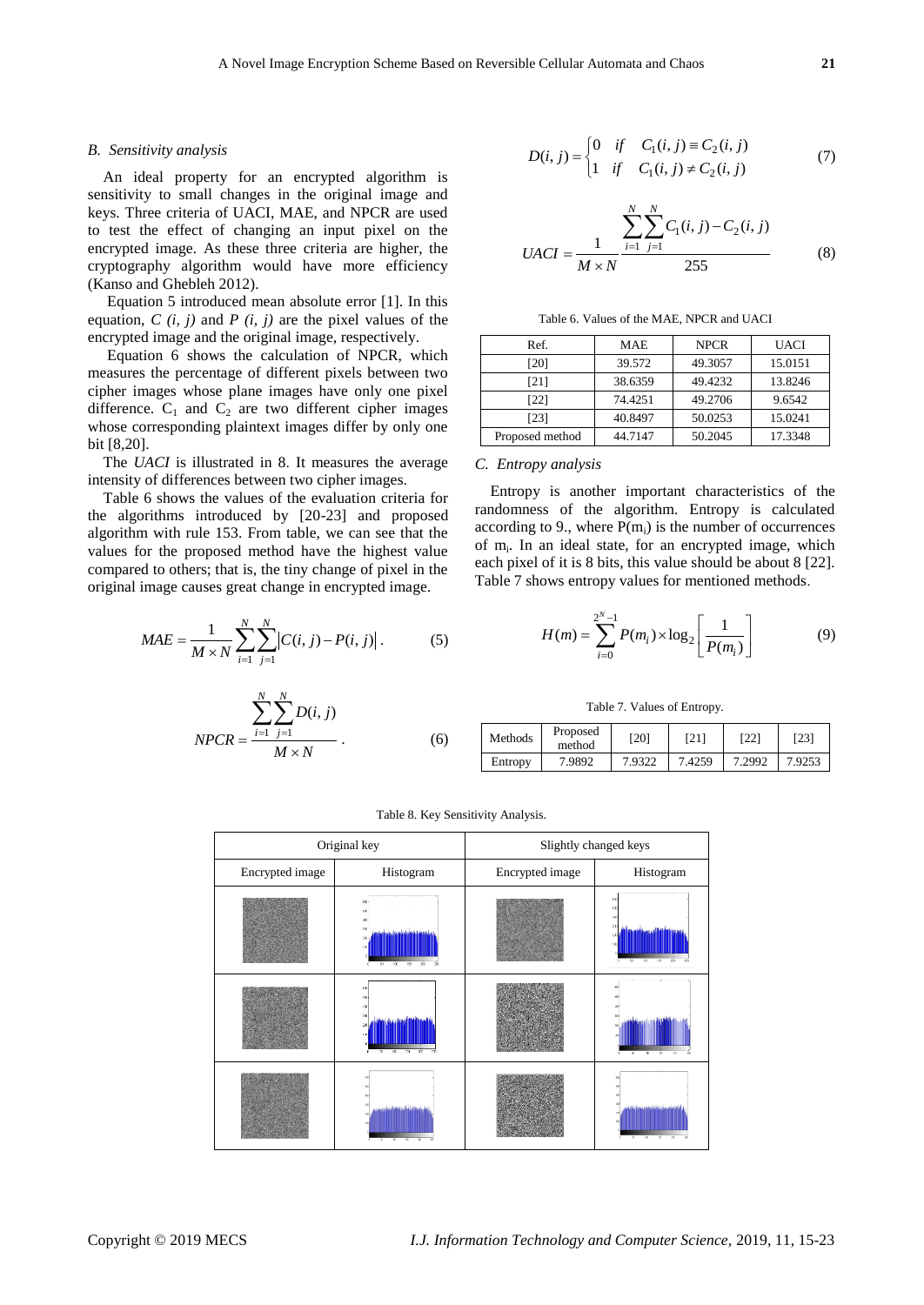### *D. Key sensitivity analysis*

Key sensitivity is one of the essential characteristics for a cryptography algorithm. This means that changing a bit in the private key should produce a completely different encrypted image. The high sensitivity to the key guarantees the security of the cryptography system against Brute-force attack. To evaluate the characteristics of sensitivity to the key, the original image is encrypted with the one secret key, then, the key is slightly changed and the original image is re-encrypted. If the comparison of these two encrypted images is not possible visually, the encryption algorithm would have high sensitivity to the key.

Table 8 shows the result of the sensitivity to key test. In order to detect the difference of encrypted images, histogram of the images has been plotted to make their comparison easier.

# *E. Key space analysis*

In order to prevent brute-force attack, the key space of the cryptography algorithm should be large enough. The key space of the algorithm contains the total number of available keys in the cryptography algorithm. As the key space of cryptography is larger, the time to test all keys would increase, so it would be resistant to brute-force attack. In the proposed algorithm, four automata are used. Due to the fact that in each automaton,  $2<sup>8</sup>$  rules can be used, the key space is  $2^8 \times 2^8 \times 2^8 \times 2^8 = 2^{32} = 4294967296$ , so proposed structure is immune to brute-force attack.

### *F. Implementation analysis*

The performance of a cryptography system is evaluated based on various factors such as reliability against various attacks, computational complexity and cryptography time. In the previous sections, it was observed that the proposed algorithm had a good performance against various attacks. In this section, computational complexity and algorithm implementation time are discussed. The proposed algorithm is performed in three steps and includes various operations, including production of random numbers, linear calculations of CA, shifting, and bit XOR. All of these operations have direct implementation. Therefore, the proposed algorithm is efficient computationally.

#### VIII. CONCLUCION

CA is a useful tool for cryptography. Due to the randomness of the CA, the image can be encrypted with high quality. The reversible CA also has the capability to introduce reversible cryptography techniques on the image. The proposed method uses reversible CA to encrypt the image. In this article, a new structure for image cryptography is introduced, which encrypts the image in three steps. The results of the application of this algorithm on the image compared with the methods introduced in [20-23] by evaluation criteria such as UACI, MAE, and NPCR. The results show that this method has better performance.

#### **REFERENCES**

- [1] Jolfaei, A. Mirghadri, "A novel chaotic image encryption scheme using chaotic maps," *ADST Journal*, vol. 2, 2011, pp. 111-124.
- [2] T.Kumar, S. Chauhan, "Image cryptography with matrix array symmetric key using chaos based approach" *International Journal of Computer Network and Information Security*, vol. 11,2018, p.60.
- [3] D.Mewada, N. Dave, and R.K. Prajapati, "A Survey: Prospects of Internet of Things Using Cryptography Based on its Subsequent Challenges," *Australian Journal of Wireless Technologies, Mobility and Security*, vol. 1, 2019, pp.28-30.
- [4] S.S. Moafimadani, Y. Chen, and C. Tang, "A New Algorithm for Medical Color Images Encryption Using Chaotic Systems," *Entropy*, vol. 21,2019, pp. 577.
- [5] H. Gao, Y. Zhang, S. Liang, and D. Li, "A new chaotic algorithm for image encryption," *Chaos, Solitons & Fractals*, vol. 29, 2006, pp. 393-399.
- [6] X. Xian, J. Liu, "Application of Chaos Theory in Incomplete Randomized Financial Analysis," vol. *2*, 2019, pp.3-5.
- [7] A. Ding, W.Q. Yan, and D.X. Qi, "Digital image scrambling technology based on Arnold transformation" *Journal of Computer-aided design & Computer Graphics*, vol.4, 2001, pp. 338-341.
- [8] Y. Luo, J. Yu, W. Lai, and L. Liu, "A novel chaotic image encryption algorithm based on improved baker map and logistic map," *Multimedia Tools and Applications,* 2019, pp.1-21.
- [9] Z.H. Guan, F. Huang, and W. Guan, "Chaos-based image encryption algorithm," *Physics Letters A*, vol. 346, 2005, pp. 153-157.
- [10] D.A. Guardeno, "Framework for the Analysis and Design of Encryption Strategies Based on Discrete-Time Chaotic Dynamical Systems," *Doctoral Thesis, Universidad Politecticnica De Madrid*, 2009.
- [11] J. Von Neumann, "Theory of self-reproducing automata," *University of Illinois Press*, 1966.
- [12] J. Jin, Z.H. Wu, "A secret image sharing based on neighborhood configurations of 2-D cellular automata," *Optics & Laser Technology*, vol.44, 2012, pp.538-548.
- [13] M. Ahangaran, N. Taghizadeh, and H. Beigy, "Associative cellular learning automata and its applications," *Applied Soft Computing*, vol. 53, 2017, pp.1-18.
- [14] Z. Eslami, S. Razzagh, and J. Zarepour Ahmadabadi, "Secret image sharing based on cellular automata and steganography," *Pattern Recognition,* vol. 43, 2010, pp. 397-404.
- [15] P.L. Rosin, "Image processing using 3-state cellular automata," *Computer Vision and Image understanding,* vol. 114, 2010, pp. 790-802.
- [16] Kauffmann, N. Piché, "Seeded ND medical image segmentation by cellular automaton on GPU," *International Journal of Computer Assisted Radiology and Surgery*, vol.5, 2010, pp.251-262.
- [17] Z. Eslami, J. Zarepour Ahmadabadi, "A verifiable multisecret sharing scheme based on cellular automata," *Information Sciences*, vol0180, 2010, pp. 2889-2894.
- [18] Y. Ruisong, L. Huiliang, "A novel image scrambling and watermarking scheme based on cellular automata," *International Symposium on Electronic Commerce and Security*, 2008, pp.938-941.
- [19] F. Qadir, M. Peer, and K. Khan, "Digital image scrambling based on two dimensional cellular automata,"